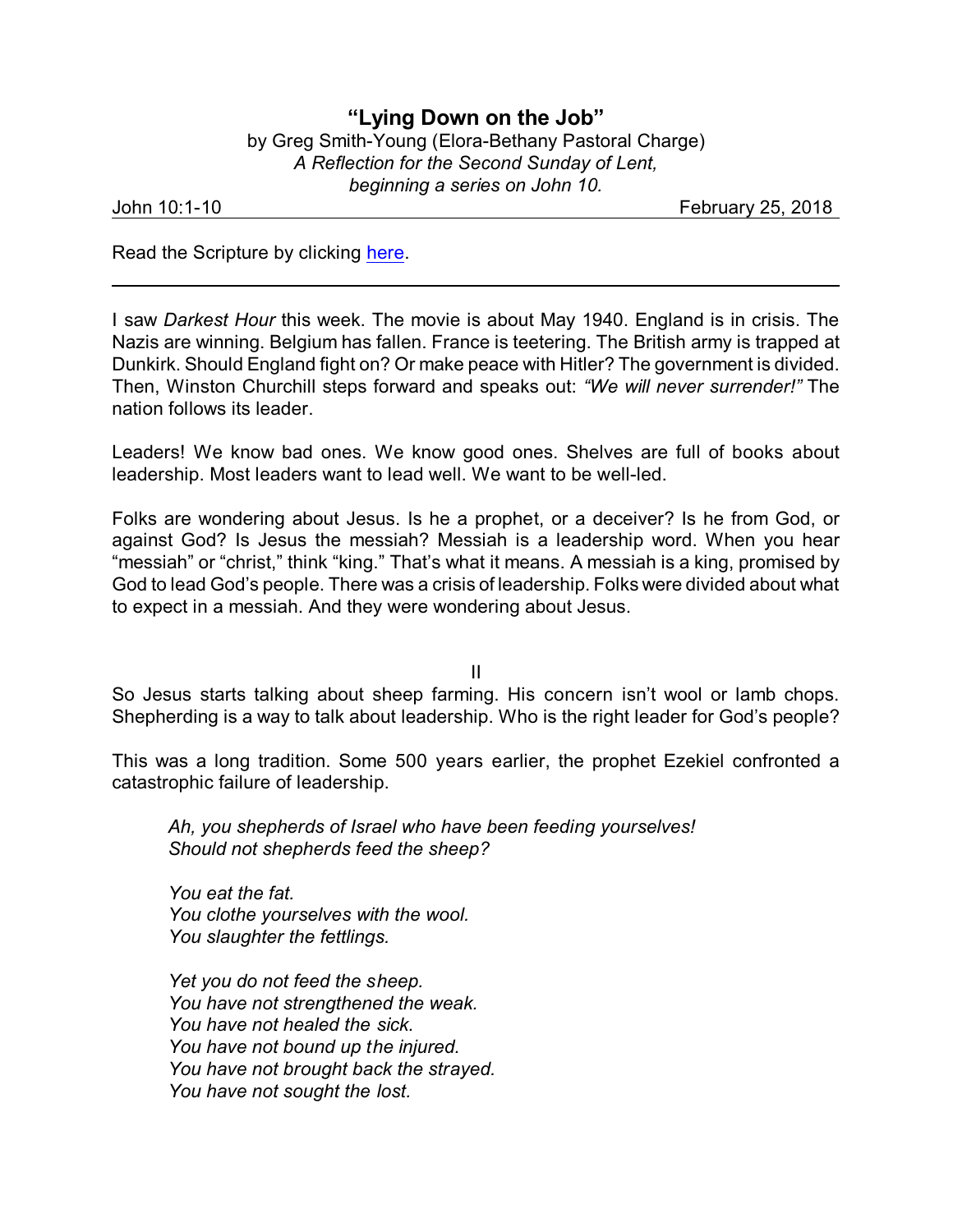*Instead, with force and harshness you have ruled them. So they were scattered, because there was no shepherd.*

*Scattered, they became food for all the wild animals. My sheep scattered, they wandered over all the mountains and on every high hill. My sheep scattered over all the face of the earth. They had no one to search or seek for them. 1*

Leaders fail when they are in it for themselves. So says God.

Leading is about feeding, strengthening, healing, binding up, bringing back, seeking the lost. That's a strong leader. So says God!

When leaders fail, the people suffer. They are scattered, unprotected, lost and not found. So says God. A crisis of leadership! We see it! Those in Jesus' day saw it. And they were wondering about Jesus.

III

So Jesus talks about shepherds.

Individual shepherds brought their own flocks together at night, into one larger flock in a shared sheepfold. There was safety in numbers, and they could take turns watching.

So imagine you are on watch in the nighttime, and see someone approaching. Is it a fellow shepherd, or a thief? How do you know?

Jesus said, "*anyone who does not enter the sheepfold by the gate but climbs in by another way is a thief and a bandit. The one who enters by the gate is the shepherd of the sheep."*

A real shepherd comes to the gateway, to you as you're keeping watch. A bandit tries to slip over the wall, unnoticed.

What does that tell us about the true leader for God's people? Will that person be out in the open, or sneaking around? Jesus points his accusation against those who were claiming to be leaders. Why were they acting like bandits? No, God's people need their true shepherd who comes to them honestly.

Ezekiel 34:2b-6. I've adapted this translation from the NRSV.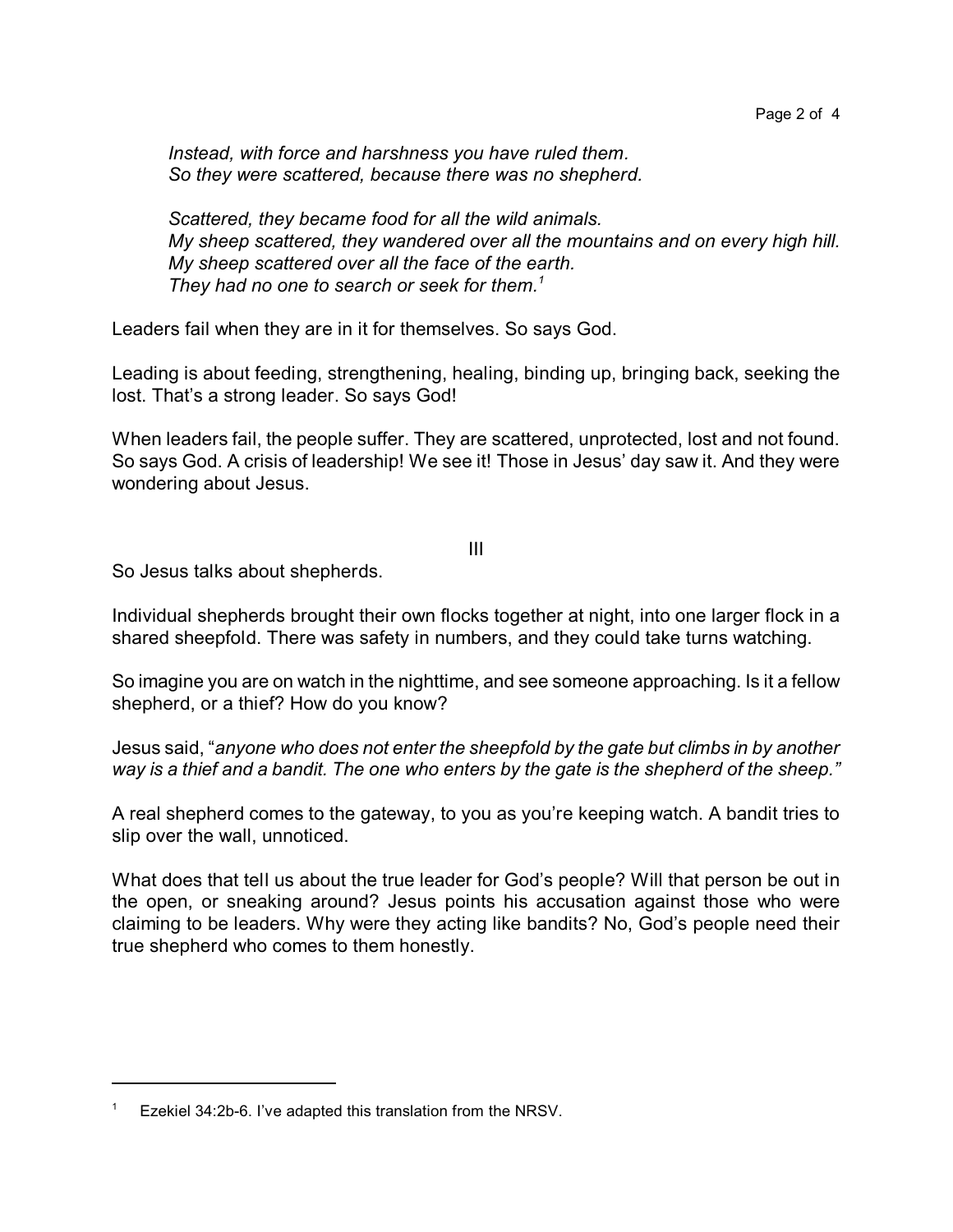When morning comes, the shepherds take their flocks to different pastures, so they won't over graze. But the sheep are all mixed together in the pen. How do you now which sheep are whose?

Jesus said, "*The shepherd calls his own sheep by name and leads them out."* A shepherd knows their sheep: their markers, their peculiarities, their individuality.

Leaders care about each individual.

Jesus also said, "*the sheep follow him because they know his voice.*"

Someone watching shepherds in Palestine, more than a century ago, saw this in action: *Each man went a little way beyond the ring of tents, and standing there uttered his special call. Instantly the whole mass of sheep and goats was in motion, and as the shepherds continued to call, the several flocks separated themselves, each streaming out of the camp in the direction of their respective guides, and in five minutes not a goat or sheep remained inside. Looking again shortly afterwards, the various flocks could be seen diverging to all points of the compass, each following its own shepherd.*<sup>2</sup>

What does that tell us about the true leader for God's people? When the people hear that voice, we know: "That's the one!" And we know our leader knows us. There is a personal knowledge between us. God's people need their true shepherd.

V

The argument among the crowd is about Jesus — Is he from God? Is he the Messiah? The King?. So I don't know about you, but I'm expecting Jesus to say *"Yes! I am the shepherd who cares for the people, and not the thief who steal them. Yes! I am the shepherd who knows my people and they know me, so they follow me and trust me. Yes, I am the leader for God's people."* That's what I expect. And I think that's what Jesus is getting at. But that's not what he says first.

*"I am the gate!"* he says.

I did not get this. Not until I learned about a sheepfold gate.

At night, how do you stop the sheep from getting out and scattering, lost and endangered? How do you deter predators from sneaking in?

You could put up some sort of gate.

<sup>&</sup>lt;sup>2</sup> C. T. Wilson, Peasant Life in the Holy Land (1906), quoted in Frederick Dale Bruner, The Gospel of John, A Commentary (Grand Rapids: Eerdmans, 2012), 615f.